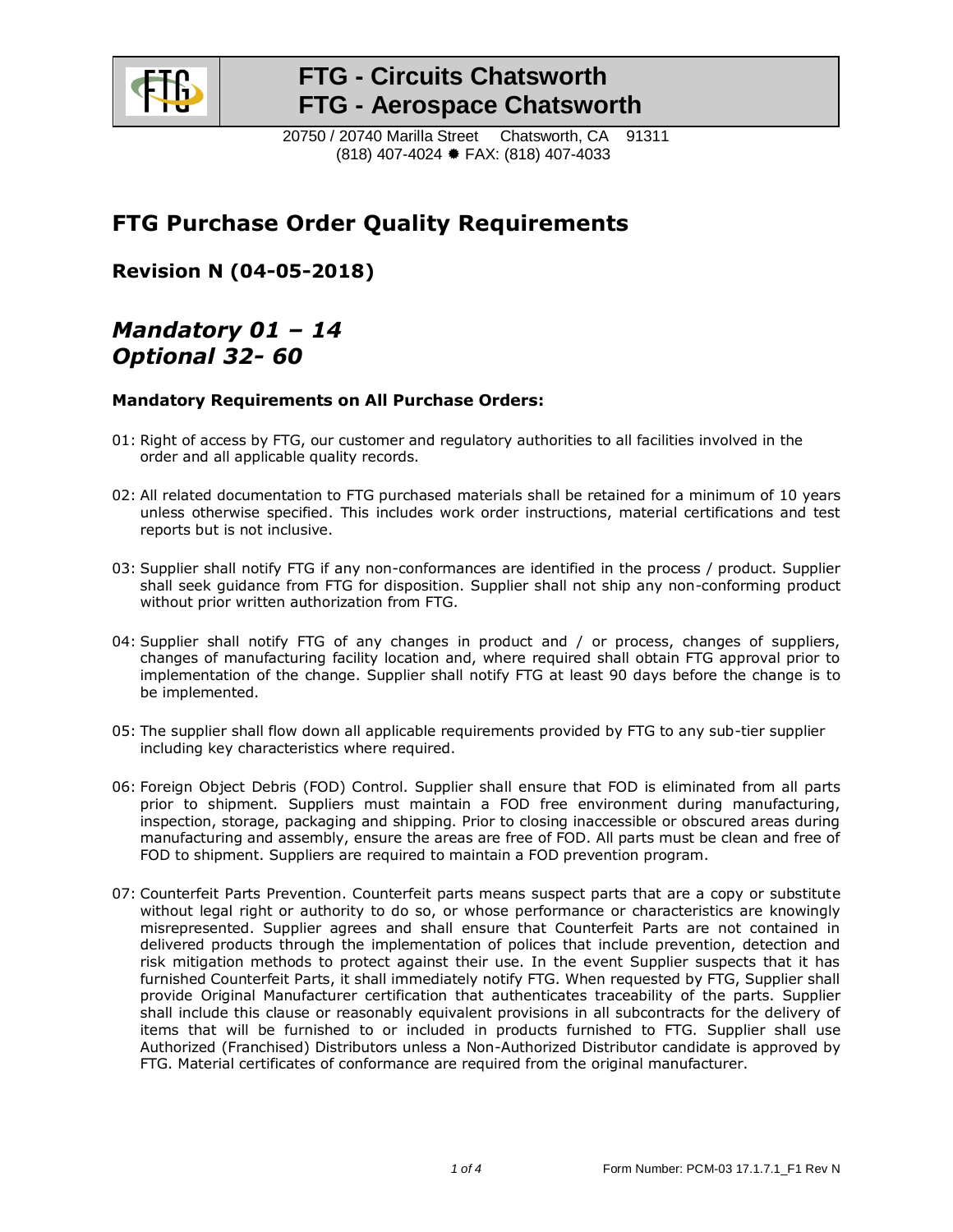

20750 / 20740 Marilla Street Chatsworth, CA 91311 (818) 407-4024 FAX: (818) 407-4033

- 08: Nonconforming Materials Requirements. Supplier shall not deliver product that does not conform to procurement requirements without written approval from FTG. The supplier shall notify FTG within 48 hours of any non-conformances that require a Use-As-Is disposition. Submittal or resubmittal of nonconforming material which has been determined acceptable by FTG shall be identified on the Certificate of Conformance.
- 09: Parts Substitution Prohibited. Part and/or material substitutions for items stated on FTG requirements are not allowed. Any deviations from the requirements shall have written authorization from FTG.
- 10: Where the supplied products or goods have a limited shelf life, Supplier must supply maximum available shelf life data with this shipment. Products or goods with less than 75% of shelf life remaining must not be shipped, unless agreed to by FTG.
- 11: Supplier will adhere to the directions provided in executive order (EO) 13224, executive order on terrorist financing – blocking property and prohibiting transactions with persons who commit, threaten to commit, or support terrorism effective 9/24/2001 and any subsequent changes made to it. The supplier further agrees to include this requirement in lower – tier purchase orders or subcontractors. More information on the EO can be found at [www.treas.gov](http://www.treas.gov/)
- 12: For ESDS (Electrostatic Discharge Sensitive) items, the Supplier shall establish and maintain a written electrostatic discharge control program for the control of Electrostatic Discharge (ESD) during fabrication, handling, and packaging of electrical and electronic parts, assemblies, and equipment. The program must comply with the requirements of the most current version of MIL-STD-1686 or ANSI/ESD S20.20.
- 13: Tin Whiskers: The use of pure tin as an under plate or final final finish, is prohibited both internally and externally, tin content solder shall not exceed 97% by mass. Tin shall be alloyed with a minimum of 3% lead. The use of alloys with tin content greater than 97% by mass, may exhibit Tin Whisker growth problems after manufacture.
- 14: The supplier shall ensure that its employees are aware of, their contribution to product or service conformity, their contribution to product safety, the importance of ethical behavior.

#### **Requirements as Defined By the Purchase Order:**

- 31: Must be on the FTG "Approved Suppliers List".
- 32: Exception to the FTG Circuits "Approved Vendors List", only with Qualities authorization.
- 33: Certificate of Conformance required. The C of C must show evidence of product testing, inspection, compliance; signature, printed name, and title by an authorized representative. All materials used in assemblies shall have C of C's for every component as depicted on the master drawing.
- 34: Test reports and lot traceability required.
- 35: Independent laboratory testing required.
- 36: Quality Management System certification ISO 9001.
- 37: Quality Inspection System equivalent to MIL-I-45208.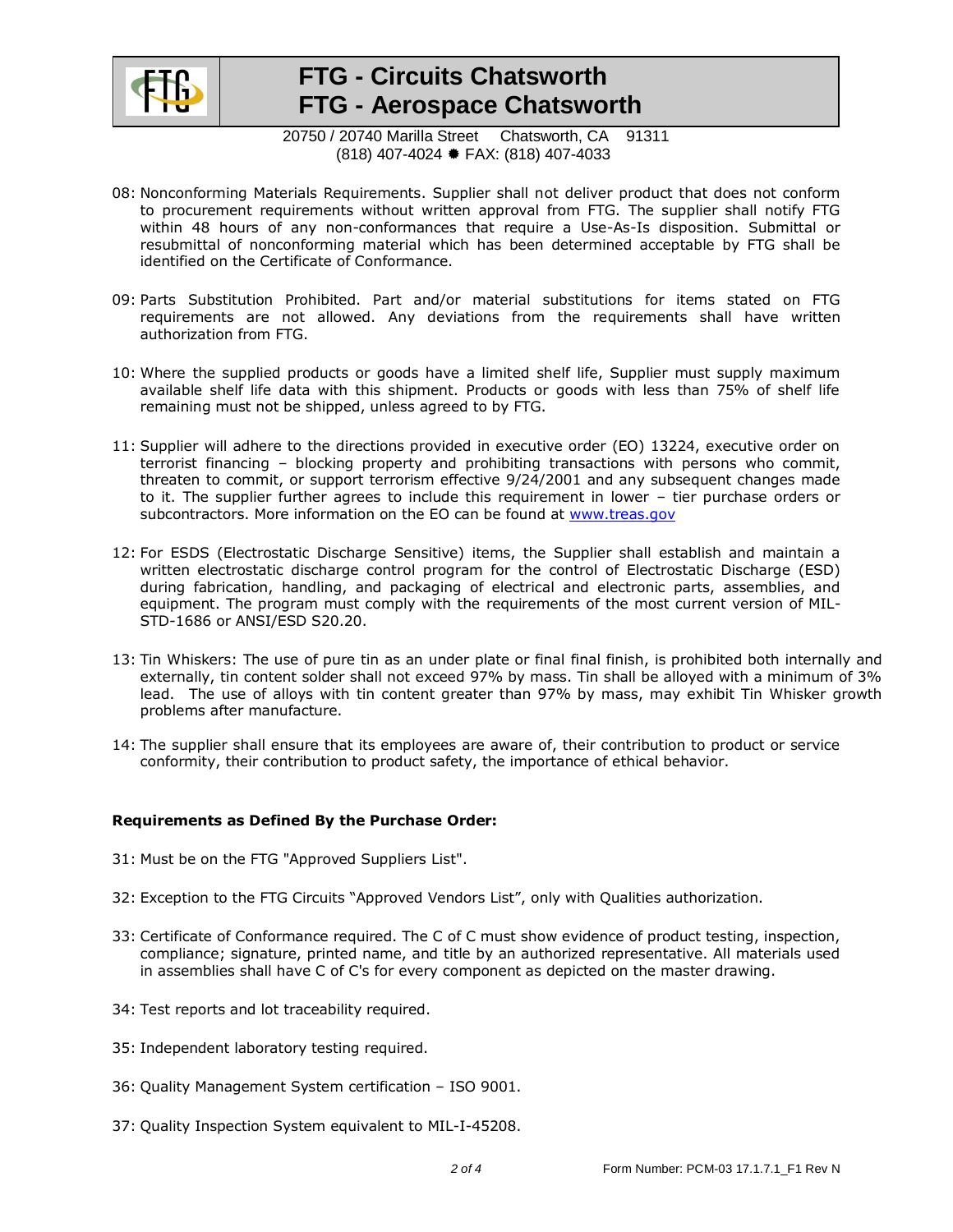

20750 / 20740 Marilla Street Chatsworth, CA 91311 (818) 407-4024 FAX: (818) 407-4033

- 38: Quality Management System certification AS9100.
- 39: Quality System non-certified, exempt or none applicable, only with FTG Quality authorization.
- 40: Physical part first article required.
- 41: First article report(s) IAW AS 9102 shall be provided with shipment.
- 42: Key characteristics, when applicable will be specified on PO.
- 43: Special processing requirements as stated from FTG via sub travelers or applicable documentation.
- 44: Prints, ECO'S, electronics files or applicable FTG customer documentation.
- 45: Source Inspection required by FTG.
- 46: FTG customer source inspection required.
- 47: Government Source inspection required.
- 48: Special packaging as requested by FTG, which will be specified in writing.

#### **International Traffic in Arms Regulations (ITAR):**

100: NOTICE: This communication may contain privileged or other confidential information. If you are not the intended recipient, or believe that you have received this communication in error, please do not print, copy, retransmit, disseminate, or otherwise use the information. Also, please indicate to the sender that you have received this e-mail in error, and delete the copy you received. Thank you. EXPORT COMPLIANCE STATEMENT: "The information contained herein is or may be controlled by the International Traffic in Arms Regulations (ITAR), 22 CFR 120-130, and may not be exported, or disclosed to a foreign person, whether in the United States or abroad, without prior U.S. Government written approval".

#### **FTG Customer Specific Flow Down Requirements as Defined By the Purchase Order:**

#### **200: United Technology Corporations (UTC), Pratt Whitney, Otis, UTC Aerospace Systems, UTC Climate, Controls and Security**

**200A: Subcontracted Purchase Orders:** Where a UTC member owns the design of an article purchased from a supplier (FTG) who further subcontracts all or portions of that work to other subcontractors (second-tier), the FTG's purchase order must state that the articles are for applicable "UTC MEMBER'S END USE" and must be controlled per applicable purchase order requirements.

#### **200B: Calibration Services Purchase Orders:**

Control of Monitoring and Measuring Devices: Calibration Systems shall meet the applicable requirements of AS 9100, ISO 10012, and ISO 17025 or ANSI/NCSL Z540-1. If ANSI/NCSL Z540 is applicable, the Handbook shall be used as the interpretive guide.

(a) In accordance with the industry standards and guidance referenced above, stated reliability goals, accuracy ratios and Significant-Out-Of-Tolerance condition criteria must be established.